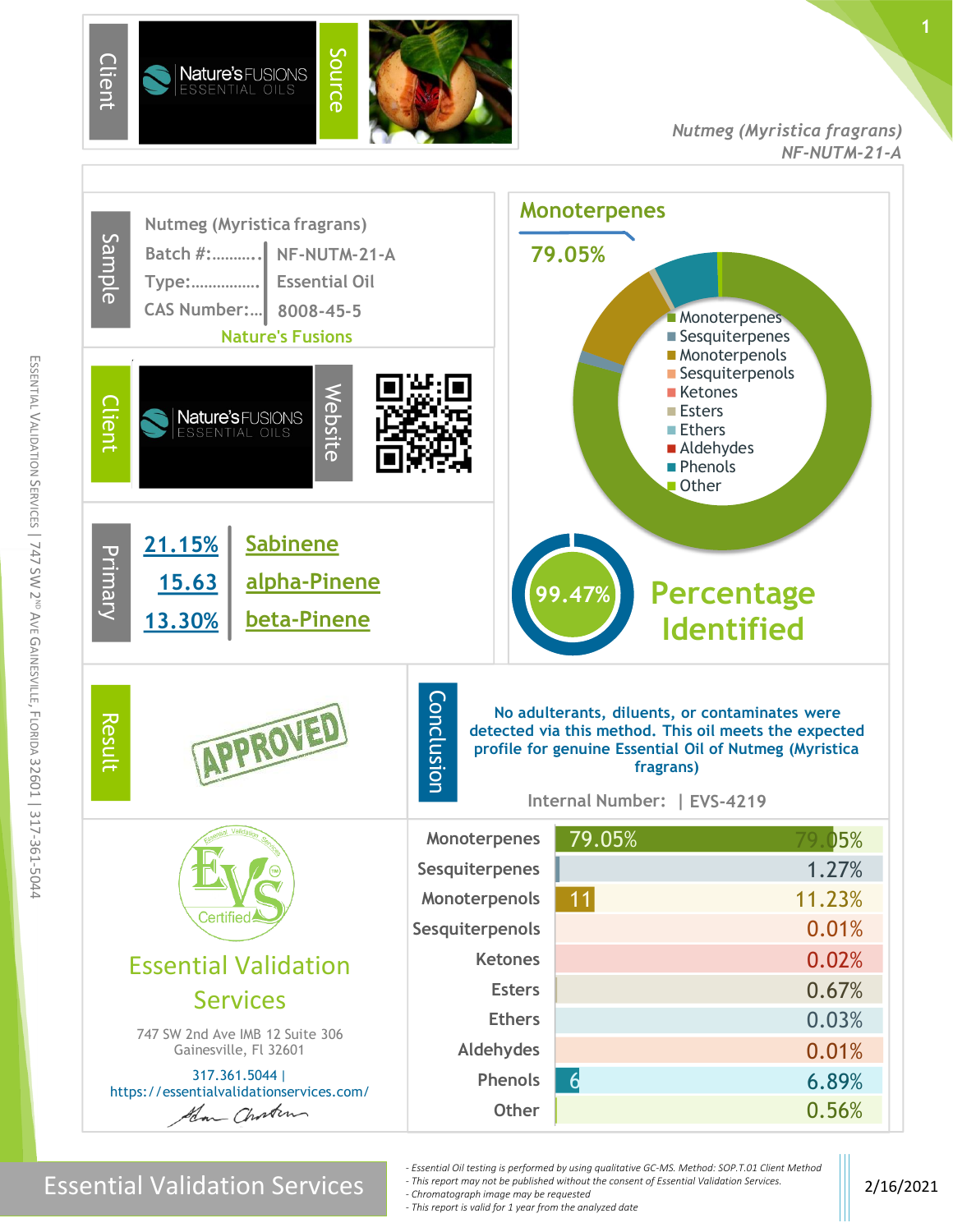

#### *Nutmeg (Myristica fragrans)*

| <b>Total Percentage</b> |           | 99.47% |                            |                        |
|-------------------------|-----------|--------|----------------------------|------------------------|
| <b>Number</b>           | <b>RT</b> | Area % | <b>Compound Name</b>       | <b>Chemical Family</b> |
| $\mathbf{1}$            | 5.27      | 0.01%  | <b>Isovaleric</b> acid     | <b>Aliphatic Acid</b>  |
| $\overline{2}$          | 5.74      | 0.01%  | cis-Hex-3-en-1-ol          | Aliphatic Alcohol      |
| $\overline{3}$          | 6.37      | 0.01%  | Isoamyl acetate            | <b>Aliphatic Ester</b> |
| $\overline{4}$          | 7.79      | 0.02%  | Hashishene                 | Monoterpene            |
| 5                       | 7.87      | 0.01%  | <b>Tricyclene</b>          | Monoterpene            |
| 6                       | 8.04      | 2.68%  | alpha-Thujene              | Monoterpene            |
| $\overline{7}$          | 8.32      | 15.63% | alpha-Pinene               | Monoterpene            |
| 8                       | 8.90      | 0.31%  | Camphene                   | Monoterpene            |
| 9                       | 9.07      | 0.01%  | Verbenene                  | Monoterpene            |
| 10                      | 9.92      | 21.15% | Sabinene                   | Monoterpene            |
| 11                      | 10.07     | 13.30% | beta-Pinene                | Monoterpene            |
| 12                      | 10.41     | 0.01%  | 6-Methyl-5-hepten-2-ol     | Aliphatic Alcohol      |
| 13                      | 10.61     | 2.26%  | Myrcene                    | Monoterpene            |
| 14                      | 11.15     | 0.04%  | Pseudolimonene             | Monoterpene            |
| 15                      | 11.25     | 0.81%  | alpha-Phellandrene         | Monoterpene            |
| 16                      | 11.37     | 2.56%  | delta-3-Carene             | Monoterpene            |
| 17                      | 11.73     | 3.01%  | alpha-Terpinene            | Monoterpene            |
| 18                      | 11.87     | 0.01%  | meta-Cymene                | Monoterpene            |
| 19                      | 12.06     | 1.40%  | para-Cymene                | Monoterpene            |
| 20                      | 12.30     | 9.47%  | Limonene                   | Monoterpene            |
| 21                      | 12.64     | 0.03%  | (Z)-beta-Ocimene           | Monoterpene            |
| 22                      | 13.10     | 0.02%  | (E)-beta-Ocimene           | Monoterpene            |
| 23                      | 13.60     | 4.39%  | gamma-Terpinene            | Monoterpene            |
| 24                      | 14.10     | 0.30%  | trans-Sabinene hydrate     | Monoterpenol           |
| 25                      | 14.81     | 1.86%  | Terpinolene                | Monoterpene            |
| 26                      | 15.01     | 0.07%  | para-Cymenene              | Monoterpene            |
| 27                      | 15.53     | 1.16%  | Linalool                   | Monoterpenol           |
| 28                      | 15.84     | 0.01%  | alpha-Pinene oxide         | Monoterpene Ether      |
| 29                      | 16.32     | 0.02%  | Fenchol                    | Monoterpenol           |
| 30                      | 16.57     | 0.17%  | cis-para-Menth-2-en-1-ol   | Monoterpenol           |
| 31                      | 17.28     | 0.02%  | trans-Pinocarveol          | Monoterpenol           |
| 32                      | 17.41     | 0.13%  | trans-para-Menth-2-en-1-ol | Monoterpenol           |
| 33                      | 17.54     | 0.01%  | Camphor                    | Monoterpene Ketone     |
| 34                      | 17.74     | 0.02%  | beta-Terpineol             | Monoterpenol           |
| 35                      | 17.92     | 0.01%  | Camphene hydrate           | Monoterpenol           |

E

m

### $\text{Essen}$  Essential Validation Services 2/16/2021

*- Essential Oil testing is performed by using qualitative GC-MS. Method: SOP.T.01 Client Method - This report may not be published without the consent of Essential Validation Services.*

*- Chromatograph image may be requested*

*- This report is valid for 1 year from the analyzed date*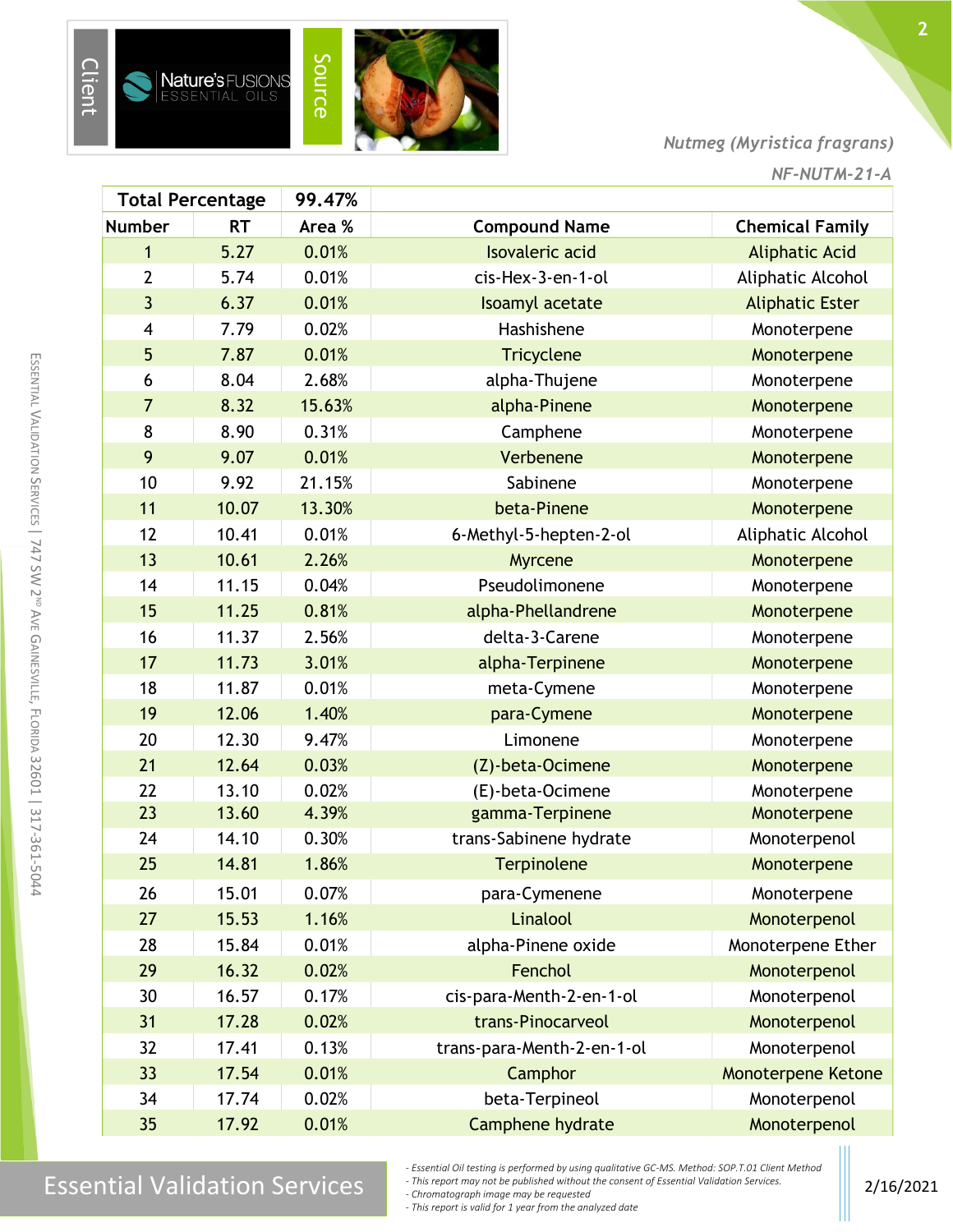

*Nutmeg (Myristica fragrans) NF-NUTM-21-A*

| <b>Number</b> | <b>RT</b> | Area %     | <b>Compound Name</b>       | <b>Chemical Family</b>    |
|---------------|-----------|------------|----------------------------|---------------------------|
| 36            | 18.336    | 0.01%      | para-Mentha-1,5-dien-8-ol  | Monoterpenol              |
| 37            | 18.58     | Co-Eluting | trans-beta-Terpineol       | Monoterpenol              |
| 38            | 18.73     | 0.05%      | <b>Borneol</b>             | Monoterpenol              |
| 39            | 19.21     | 7.97%      | Terpinen-4-ol              | Monoterpenol              |
| 40            | 19.39     | 0.01%      | Cryptone                   | <b>Monoterpene Ketone</b> |
| 41            | 19.48     | 0.04%      | para-Cymen-8-ol            | Monoterpenol              |
| 42            | 19.84     | 1.00%      | alpha-Terpineol            | Monoterpenol              |
| 43            | 20.07     | 0.05%      | gamma-Terpineol            | Monoterpenol              |
| 44            | 20.49     | 0.05%      | trans-Piperitol            | Monoterpenol              |
| 45            | 21.24     | 0.02%      | Nerol                      | Monoterpenol              |
| 46            | 21.39     | 0.04%      | <b>Citronellol</b>         | Monoterpenol              |
| 47            | 21.75     | 0.01%      | beta-Cyclocitral           | Monoterpene               |
| 48            | 22.44     | 0.14%      | Geraniol                   | Monoterpenol              |
| 49            | 23.39     | 0.03%      | trans-Ascaridol glycol     | Monoterpenol              |
| 50            | 23.48     | 0.01%      | Phellandral                | Monoterpene Aldehyde      |
| 51            | 23.86     | 0.11%      | Bornyl acetate             | Monoterpene Ester         |
| 52            | 24.06     | 0.85%      | Safrole                    | Phenylpropanoid           |
| 53            | 24.41     | 0.03%      | Terpinen-4-yl acetate      | Monoterpene Ester         |
| 54            | 24.52     | 0.01%      | <b>Citronellyl formate</b> | <b>Monoterpene Ester</b>  |
| 55            | 24.63     | Co-Eluting | Carvacrol                  | Monoterpenol              |
| 56            | 26.61     | 0.23%      | alpha-Terpinyl acetate     | <b>Monoterpene Ester</b>  |
| 57            | 26.81     | 0.28%      | Eugenol                    | Phenylpropanoid           |
| 58            | 27.20     | 0.04%      | Neryl acetate              | <b>Monoterpene Ester</b>  |
| 59            | 27.81     | 0.43%      | alpha-Copaene              | Sesquiterpene             |
| 60            | 28.05     | 0.24%      | <b>Geranyl acetate</b>     | <b>Monoterpene Ester</b>  |
| 61            | 28.42     | 0.02%      | beta-Elemene               | Sesquiterpene             |
| 62            | 28.95     | 1.28%      | Methyl eugenol             | Phenylpropanoid           |
| 63            | 29.60     | 0.37%      | beta-Caryophyllene         | Sesquiterpene             |
| 64            | 30.06     | 0.01%      | beta-Copaene               | Sesquiterpene             |
| 65            | 30.27     | 0.09%      | trans-alpha-Bergamotene    | Sesquiterpene             |
| 66            | 30.38     | 0.01%      | Aromadendrene              | Sesquiterpene             |
| 67            | 30.80     | 0.08%      | (E)-Isoeugenol             | Phenylpropanoid           |
| 68            | 31.07     | 0.05%      | alpha-Humulene             | Sesquiterpene             |
| 69            | 31.15     | 0.03%      | (E)-beta-Farnesene         | Sesquiterpene             |
| 70            | 31.81     | 0.02%      | trans-Cadina-1(6), 4-diene | Sesquiterpene             |
| 71            | 31.94     | 0.03%      | gamma-Muurolene            | Sesquiterpene             |

E

*- This report may not be published without the consent of Essential Validation Services.*

*- Chromatograph image may be requested - This report is valid for 1 year from the analyzed date*

*<sup>-</sup> Essential Oil testing is performed by using qualitative GC-MS. Method: SOP.T.01 Client Method*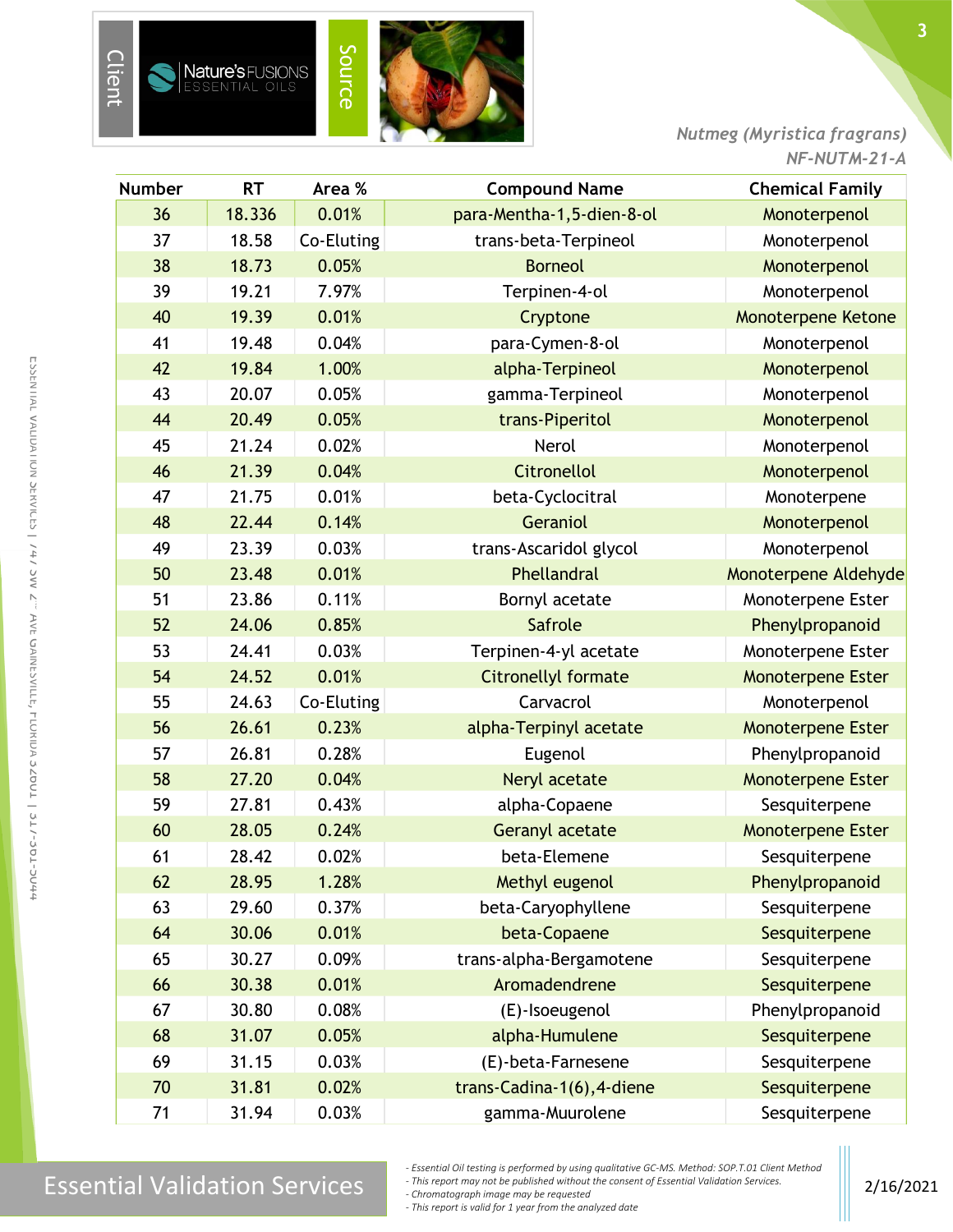

*Nutmeg (Myristica fragrans) NF-NUTM-21-A*

| 72 | 32.13 | 0.04% | Germacrene D                      | Sesquiterpene       |
|----|-------|-------|-----------------------------------|---------------------|
| 73 | 32.57 | 0.02% | gamma-Gurjunene                   | Sesquiterpene       |
| 74 | 32.73 | 0.01% | Bicyclogermacrene                 | Sesquiterpene       |
| 75 | 32.84 | 0.26% | 28.47 Methyl isoeugenol <e-></e-> | 0.00                |
| 76 | 33.25 | 0.02% | (E,E)-alpha-Farnesene             | Sesquiterpene       |
| 77 | 33.33 | 0.06% | beta-Bisabolene                   | Sesquiterpene       |
| 78 | 33.45 | 0.02% | gamma-Cadinene                    | Sesquiterpene       |
| 79 | 33.79 | 2.92% | Myristicin                        | Phenylpropanoid     |
| 80 | 33.95 | 0.01% | beta-Sesquiphellandrene           | Sesquiterpene       |
| 81 | 34.22 | 0.02% | trans-Cadina-1,4-diene            | Sesquiterpene       |
| 82 | 34.62 | 0.01% | trans-alpha-Bisabolene            | Sesquiterpene       |
| 83 | 34.92 | 1.43% | Elemicin                          | Phenylpropanoid     |
| 84 | 35.89 | 0.01% | Spathulenol                       | Sesquiterpenol      |
| 85 | 36.06 | 0.02% | Caryophyllene oxide               | Sesquiterpene Ether |
| 86 | 38.64 | 0.05% | Isoelemicin                       | Phenylpropanoid     |
|    |       |       |                                   |                     |
|    |       |       |                                   |                     |
|    |       |       |                                   |                     |
|    |       |       |                                   |                     |
|    |       |       |                                   |                     |
|    |       |       |                                   |                     |

E

*- Essential Oil testing is performed by using qualitative GC-MS. Method: SOP.T.01 Client Method*

*- This report may not be published without the consent of Essential Validation Services.*

*- Chromatograph image may be requested - This report is valid for 1 year from the analyzed date*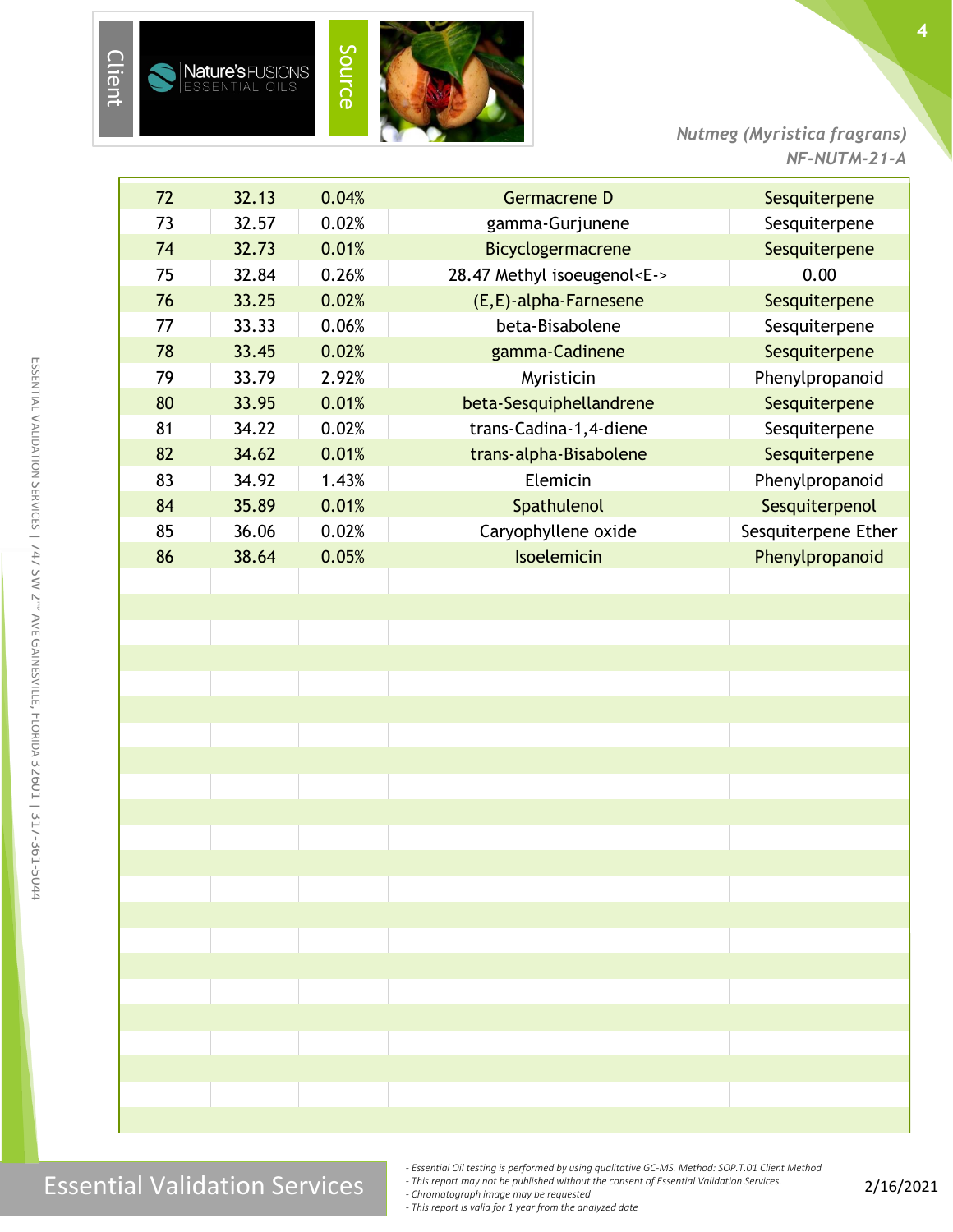

# Essential Validation Services

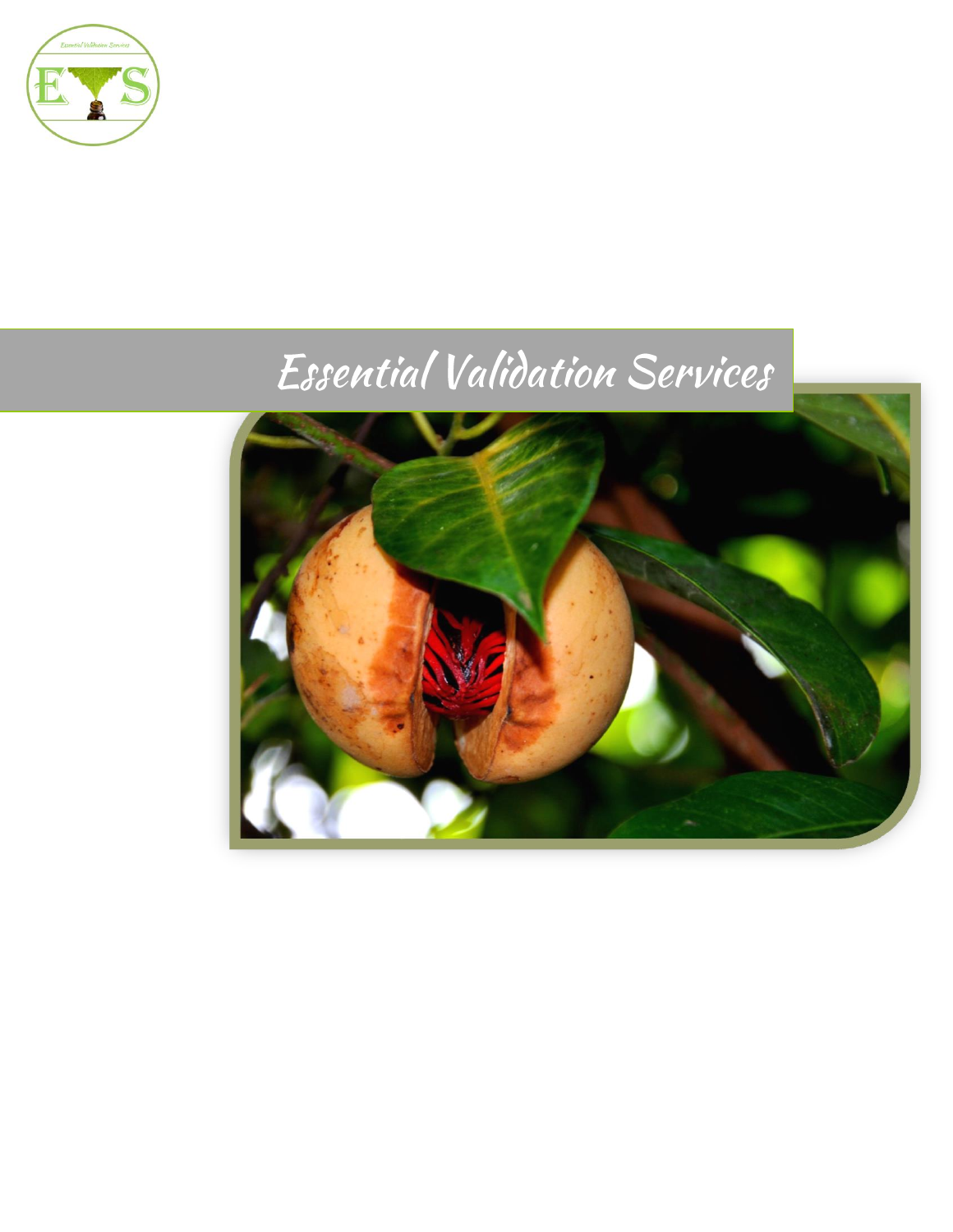

#### **Sample:**

| Client:                | Nature's Fusions            |
|------------------------|-----------------------------|
| Sample:                | Nutmeg (Myristica fragrans) |
| Batch #   1603116      |                             |
| CAS Number   8008-45-5 |                             |

Type: | Essential Oil

#### **Conclusion:**

• No adulterants, diluents, or contaminants were detected via this method.



Han Chosten X

Validated By:

Essential Validation Services 747 SW 2nd Ave, Gainesville, FL 32601 Phone: 317-361-5044 E-mail: Adam@essentialvalidationservices.com

#### **Summary of Analyses**

A fresh sample of Nutmeg (Myristica fragrans) Essential Oil (10 uL in .5to.5 mL Hexane + ETOH) was prepared and analyzed via split injection GC/EI-MS.

E

SSENTIAL

## **Essential Validation Services**

*<sup>-</sup> This report is the digitally signed and will only be considered valid if the signature is intact. - This report may not be published without the consent of Essential Validation Services. - Chromatograph image may not show full run time*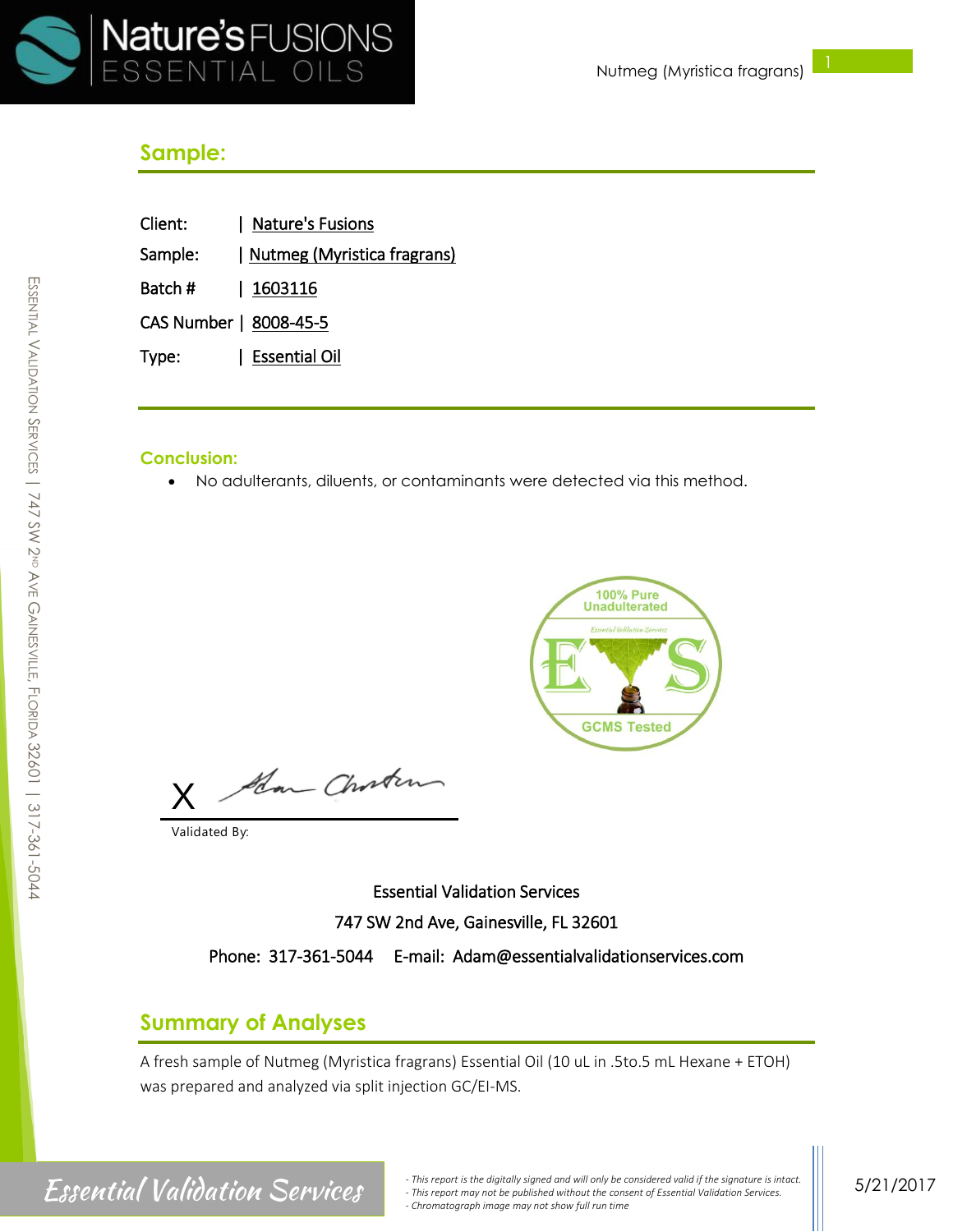

| <b>Main Compounds</b> | <b>Percentages</b> |
|-----------------------|--------------------|
| Sabinene              | 14.87%             |
| beta-Pinene           | 11.42%             |
| alpha-Pinene          | 11.40%             |
| Terpinen-4-ol         | 8.08%              |
| Limonene              | 7.52%              |
| gamma-Terpinene       | 5.26%              |
| delta-3-Carene        | 3.66%              |
| alpha-Terpinene       | 3.34%              |
| beta-Caryophyllene    | 3.18%              |
| para-Cymene           | 2.74%              |
| Safrole               | 2.32%              |
| Terpinolene           | 2.28%              |
| alpha-Thujene         | 2.14%              |

| <b>Monoterpenes</b> | <b>Sesquiterpenes</b> | Monoterpenols | Sesquiterpenols | <b>Ketones</b> |
|---------------------|-----------------------|---------------|-----------------|----------------|
| 67.67%              | 4.61%                 | 10.27%        | 0.00%           | 0.31%          |
|                     |                       |               |                 |                |
| <b>Esters</b>       | <b>Ethers</b>         | Aldehydes     | <b>Phenols</b>  | <b>Other</b>   |
| 0.66%               | 6.55%                 | 0.00%         | 7.28%           | 1.52%          |



Essential Validation Services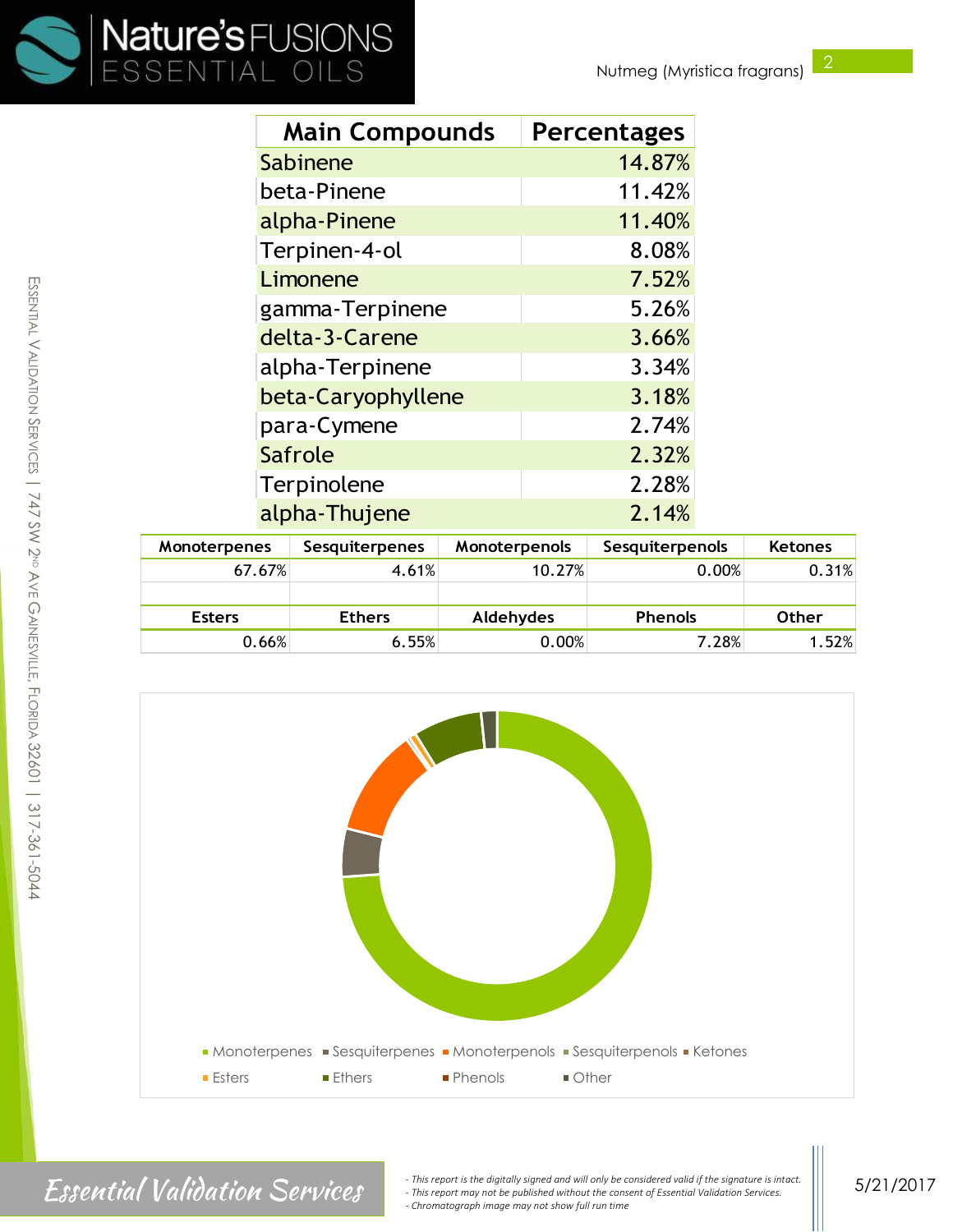



E

SSENTIAL

 $\,<$ 

ALIDATION

 $\backsim$ ERVICES | 747

SW 2ND

AVE G

AINESVILLE

.<br>ה

LORIDA

Essential Validation Services

5/21/2017

*<sup>-</sup> This report is the digitally signed and will only be considered valid if the signature is intact. - This report may not be published without the consent of Essential Validation Services. - Chromatograph image may not show full run time* be co<br>:onse<br>ime nside<br>nt of red valid if the signa<br>Essential Validation<br>. alid i<br>Itial<br>the<br>alid<br>re i.<br><sup>.</sup>rvid<br>.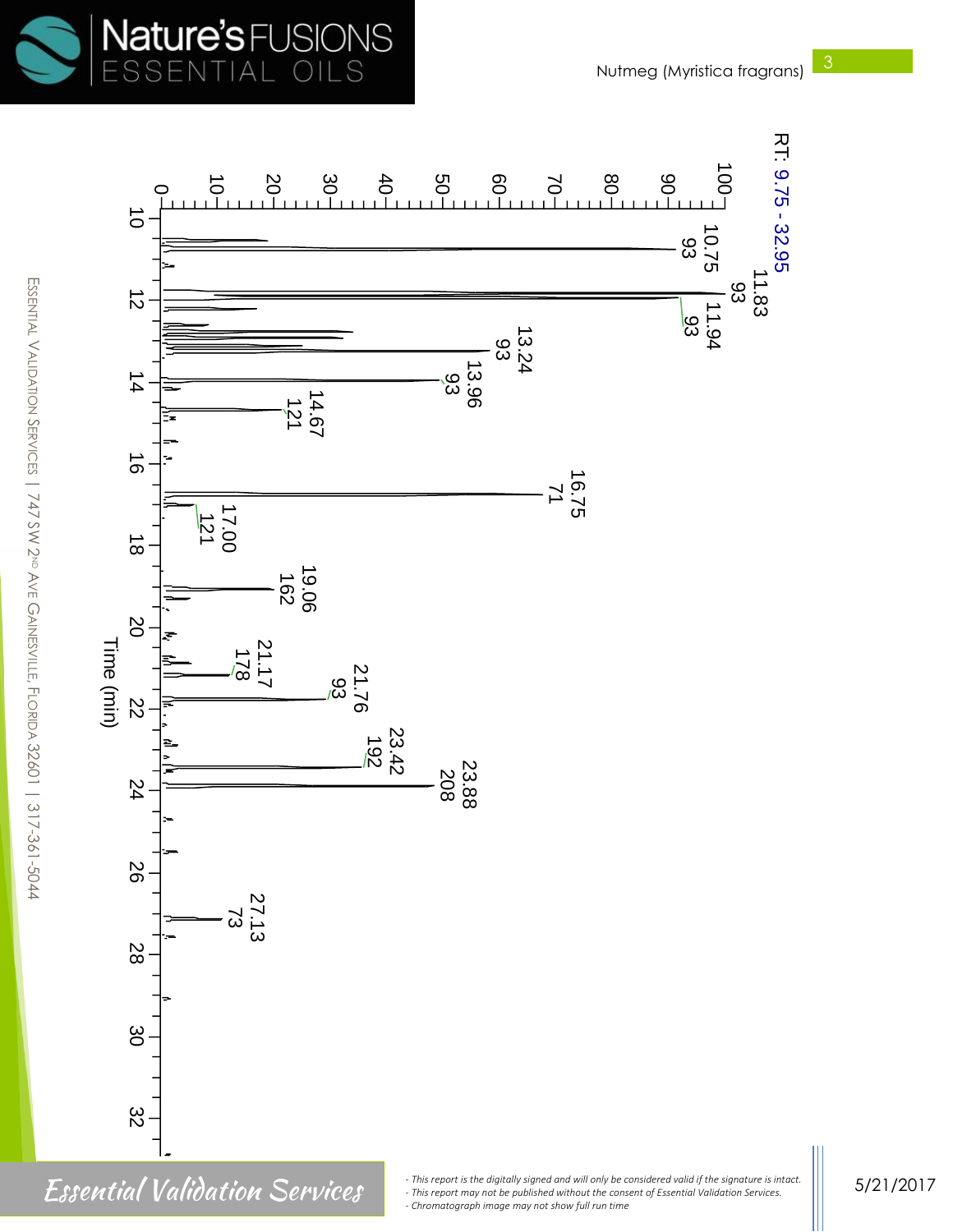m

SSENTIAL

 $\,<$ 

ALIDATION

 $\mathcal{S}$ ERVICES | 

SW 2ND

AVE G

AINESVILLE

.<br>ה

LORIDA

  $\overline{\phantom{a}}$ 

| <b>Total Percentage</b> | 98.87%    |        |                                    |                 |                        |
|-------------------------|-----------|--------|------------------------------------|-----------------|------------------------|
| <b>Peak Number</b>      | <b>RT</b> | Area % | <b>Compound Name</b>               | R <sub>l</sub>  | <b>Chemical Family</b> |
| $\mathbf{1}$            | 10.42     |        | 0.03% Tricyclene                   |                 | 923.20 Monoterpenes    |
| $\overline{2}$          | 10.54     |        | 2.14% alpha-Thujene                |                 | 927.80 Monoterpenes    |
| $\overline{3}$          | 10.75     |        | 11.40% alpha-Pinene                |                 | 936.10 Monoterpenes    |
| 4                       | 11.15     |        | 0.32% Camphene                     |                 | 953.30 Monoterpenes    |
| 5                       | 11.83     |        | 14.87% Sabinene                    |                 | 973.00 Monoterpenes    |
| 6                       | 11.94     |        | 11.42% beta-Pinene                 |                 | 977.70 Monoterpenes    |
| $\overline{7}$          | 12.21     |        | 1.70% Myrcene                      |                 | 989.20 Monoterpenes    |
| 8                       | 12.60     |        | 0.89% alpha-Phellandrene           |                 | 1004.10 Monoterpenes   |
| 9                       | 12.77     |        | 3.66% delta-3-Carene               |                 | 1011.30 Monoterpenes   |
| 10                      | 12.92     |        | 3.34% alpha-Terpinene              |                 | 1017.10 Monoterpenes   |
| 11                      | 13.11     |        | 2.74% para-Cymene                  |                 | 1024.30 Monoterpenes   |
| 12                      | 13.24     |        | 7.52% Limonene                     |                 | 1029.50 Monoterpenes   |
| 13                      |           |        | 13.24 Co-Eluting beta-Phellandrene |                 | 1030.00 Monoterpenes   |
| 14                      |           |        | 13.24 Co-Eluting 1,8-Cineole       | 1031.80 Ethers  |                        |
| 15                      | 13.37     |        | 0.07% (Z)-beta-Ocimene             |                 | 1037.80 Monoterpenes   |
| 16                      | 13.64     |        | $0.03\%$ (E)-beta-Ocimene          |                 | 1047.70 Monoterpenes   |
| 17                      | 13.96     |        | 5.26% gamma-Terpinene              |                 | 1063.71 Monoterpenes   |
| 18                      | 14.17     |        | 0.34% cis-Sabinene hydrate         |                 | 1066.50 Monoterpenols  |
| 19                      | 14.67     |        | 2.28% Terpinolene                  |                 | 1089.43 Monoterpenes   |
| 20                      | 14.86     |        | 0.25% Linalool                     |                 | 1099.00 Monoterpenols  |
| 21                      | 14.91     |        | 0.26% Fenchol                      |                 | 1112.50 Monoterpenols  |
| 22                      | 15.45     |        | 0.29% cis-para-Menth-2-en-1-ol     |                 | 1123.10 Monoterpenols  |
| 23                      | 15.54     |        | 0.04% Alloocimene                  | 1129.90 Other   |                        |
| 24                      | 15.86     |        | 0.24% trans-para-Menth-2-en-1-ol   |                 | 1141.75 Monoterpenols  |
| 25                      | 16.75     |        | 8.08% Terpinen-4-ol                |                 | 1180.57 Monoterpenols  |
| 26                      | 16.84     |        | 0.09% para-Cymen-8-ol              |                 | 1184.43 Monoterpenols  |
| 27                      | 17.00     |        | 0.62% alpha-Terpineol              |                 | 1191.71 Monoterpenols  |
| 28                      | 17.35     |        | 0.07% trans-Piperitol              |                 | 1208.50 Monoterpenols  |
| 29                      | 17.66     |        | 0.03% Citronellol                  |                 | 1230.10 Monoterpenols  |
| 30                      | 18.23     |        | 0.03% Linalyl acetate              | 1263.80 Esters  |                        |
| 31                      | 19.06     |        | 2.32% Safrole                      | 1290.14 Ethers  |                        |
| 32                      | 19.29     |        | 0.50% 4- Pentylanisol              | 1305.75 Phenols |                        |
| 33                      | 20.14     |        | 0.24% Citronellyl acetate          | 1357.83 Esters  |                        |
| 34                      | 20.21     |        | 0.17% alpha-Terpinyl acetate       | 1353.00 Esters  |                        |
| 35                      | 20.30     |        | 0.12% alpha-Copaene                |                 | 1379.00 Sesquiterpenes |
| 36                      | 20.73     |        | 0.22% Geranyl acetate              | 1384.71 Esters  |                        |
| 37                      | 20.87     |        | 0.52% beta-Cubebene                |                 | 1390.50 Sesquiterpenes |
| 38                      | 21.17     |        | 1.24% Methyleugenol                | 1407.29 Phenols |                        |
| 39                      | 21.76     |        | 3.18% beta-Caryophyllene           |                 | 1427.14 Sesquiterpenes |
| 40                      | 21.90     |        | 0.19% trans-alpha-Bergamotene      |                 | 1435.00 Sesquiterpenes |
| 41                      | 22.14     |        | 0.08% (E)-beta-Farnesene           |                 | 1456.29 Sesquiterpenes |
| 42                      | 22.38     |        | 0.09% alpha-Humulene               |                 | 1461.43 Sesquiterpenes |

# 317-361-5044

# Essential Validation Services

*- This report is the digitally signed and will only be considered valid if the signature is intact. - This report may not be published without the consent of Essential Validation Services. - Chromatograph image may not show full run time*